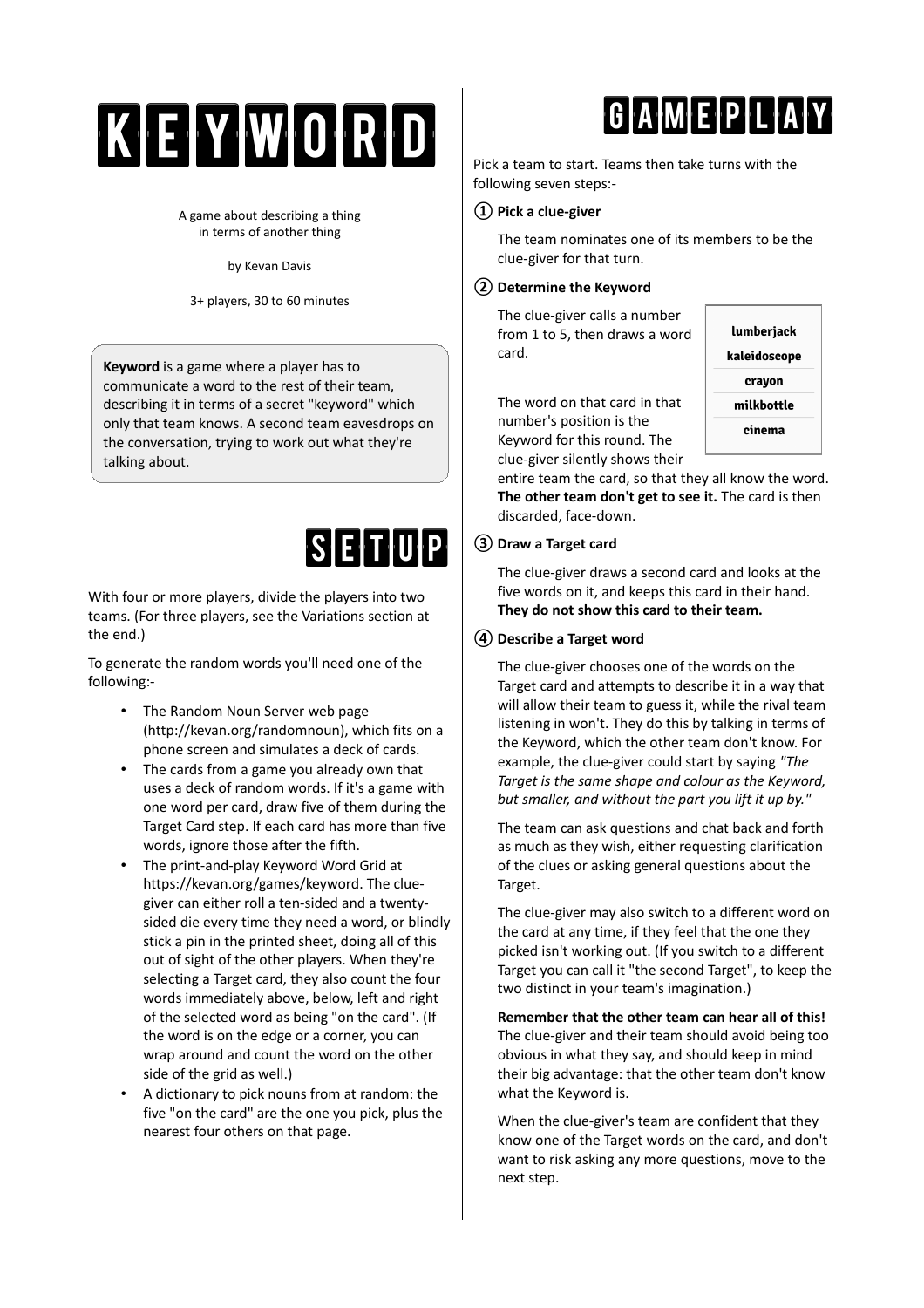#### **⑤ The rival team guesses**

The other team now gets to make **one guess** about any of the Target words, based on what they've heard. If the clue-giver attempted multiple Targets during the conversation, the rival team can choose which one to guess. If they're correct, the clue-giver confirms this and **the rival team win 2 points**.

A guess is considered to be correct if it's the exact word on the card, or a **close synonym** for it (if the word is "boulder" and a team guesses "a rock", that's fine).

#### **⑥ The active team guesses**

If the rival team didn't get it, the clue-giver's team now get one guess at any of the Target words that were being clued. If they're correct, or they give a close enough synonym, the clue-giver confirms it and **the team win 1 point**. Otherwise, nobody scores this round.

#### **⑦ Swap teams**

The other team now takes a turn. Continue playing until a team reaches 5 points: that team wins!

## RESTRICTIONS on clues

The team who know the Keyword can't imply that the Keyword has a quality that it **lacks**. (If the Keyword was "apple", they couldn't make decoy questions or statements like *"does the Keyword have the same number of legs as the Target?"* or *"imagine the Keyword without any metal parts"*.)

Questions and statements can't refer to how words **sound** or are **spelled**. (You can't say *"the Target starts with the same letter as the Keyword"* or *"The Target rhymes with that thing that a Keyword often carries"*.) This doesn't apply to the Target, though (eg. *"the Target's third letter is A"*, *"is the Target word fewer than ten letters?"*), as this information helps both teams.

Statements cannot refer to **personal information** known only by members of the team (such as *"the Target is what I had for breakfast on my way here"*) or **niche-interest knowledge** which they are very confident the other team wouldn't have (*"the Target is the murder weapon in the Oracle of the Dog"*).

### EXAMPLE CLUE

The randomly-chosen Keyword is **SPIDER**. The cluegiver draws a second card, considers its five words and decides to start by clueing **WASHING MACHINE** as the Target. The team cannot see this second card at all.

> *Clue-giver: You know how the Keyword makes the thing that it makes? This is also what the Target does to things.*

> > Team: Do you mean the verb, or the substance that the Keyword makes it from?

*The verb.*

Okay. What kind of thing does the Target do this to?

*Actually, you know the substance that the Keyword uses? There's another type of thing that can be made from that substance, and you could use the Target on that.*

> Would the Target have to be used carefully, in that situation?

*Yes.*

Is there a Target in this house?

*Yes, there is.*

Okay! I think we've got it.

(In practice, this conversation might go on for some time: the team may realise they've been talking at cross purposes, or decide they want to narrow things down further before proceeding to the guesses.)